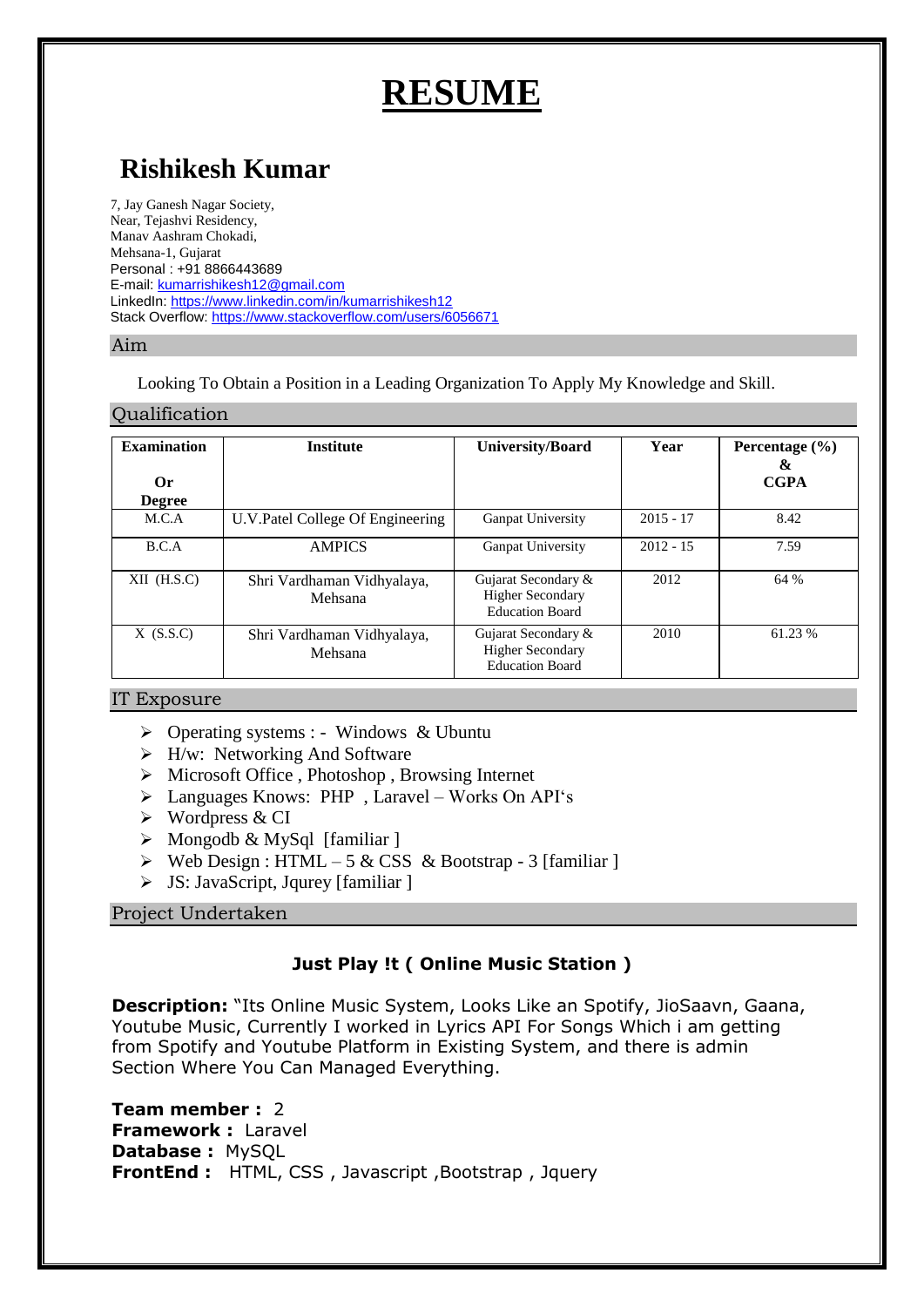#### Website Development Experience

# **Website Development ( Wordpress + PHP + Bootstrap + HTMl + CSS )**

I just Completed more than 185+ Website In Wordpress including Bootstrap & HTML CSS Websites.

I Worked as a Freelancer On Most Freelancing Platform from Last 1 Year, and Also During the COVID-19 Pandemic. So I Have Much Experience to Managed Cpanel Hosting and Website.

#### Experience

- 8 Month Work Experience In Byteparity Technologies As a Junior Php Developer .
	- Work On Laravel Framework with Mongodb Database.
	- Frontend as a Angular 2 and Bootstrap
	- Time: Dec 2016 To July 2017
- 1 Year Work Experience In Mpiric Software As a Sr./Jr Php Developer .
	- Work On PHP & SOL Database.
	- Billing Invoice System for Sankalp & RamadaAhmedabad
	- Frontend as a HTML, Css and Bootstrap Developer
	- Work as Wordpress Developer
	- Aug 2017 To Aug 2018
- $\triangleright$  4+ Month Work Experience In Sinontechs Pvt. Ltd As a Junior Php Developer.
	- Work On Laravel Framework And CI.
	- Frontend as a Bootstrap 3
	- Time: Sep 2018 To Dec 2018

 $\geq$  8+ Months Work Experience In Elsner Technology Pvt. Ltd As a Junior Php Developer .

- Work On Laravel Framework And CI.
- Worked On Corns & API's.
- Frontend as a Bootstrap 3
- $\bullet$  Time: Jan 2019 To Sep 2019
- $\geq 1$  Year + From Nov 2019 to Currently i am working as a Freelancer.

#### Hobbies

- $\triangleright$  Stack Overflow Community User
- Writing, Painting, Poem's writing.
- Playing Football,Cricket, Computer Games
- $\triangleright$  Listening Radio, Music and Singing
- $\triangleright$  Cooking ,Traveling , Surfing Internet